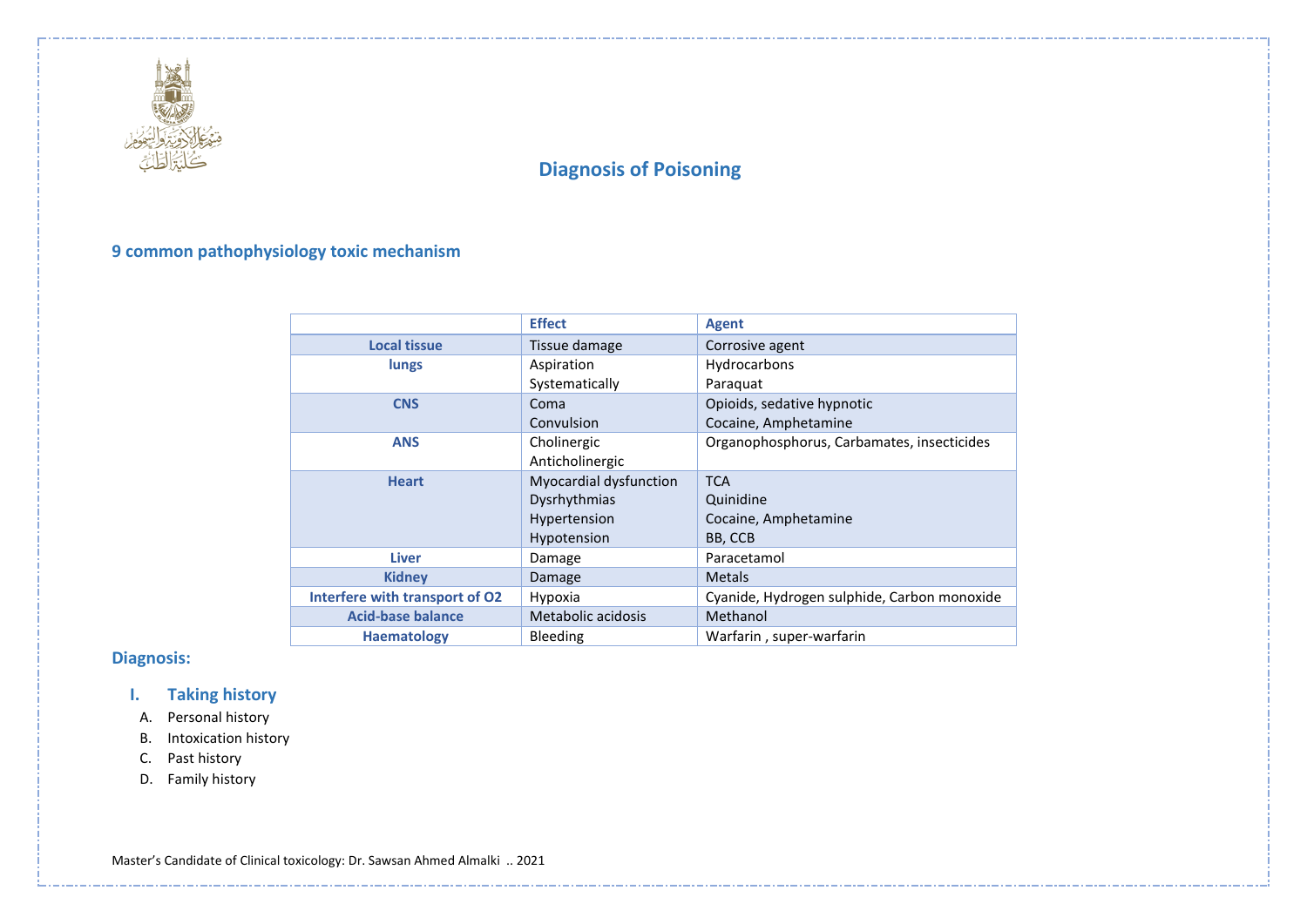

### N.B: Ask about respiratory, GIT, CVS, Neurological and Genitourinary

# **II. Physical examination**

A. General finding and vital signs (Toxidromes): finger prints of toxicology.

| <b>Syndrome</b>        | <b>Medication caused</b>                      | <b>Clinical manifestation</b>                                                                                                                                                              | <b>Antidote</b>                                                                                                                           | <b>Treatment</b>          |
|------------------------|-----------------------------------------------|--------------------------------------------------------------------------------------------------------------------------------------------------------------------------------------------|-------------------------------------------------------------------------------------------------------------------------------------------|---------------------------|
| <b>Sympathomimetic</b> | Cocaine<br>Amphetamines                       | <b>MATHS</b><br><b>Mydriasis</b><br>Agitation, Arrhythmia, Angina<br><b>Tachycardia</b><br><b>Hypertension, Hyperthermia</b><br>Seizure, Sweating.<br>High (BP, HR, T, RR)                 | Treat agitation, HTN, and seizures with<br>$\bullet$<br>benzodiazepines.<br>Avoid pure BB due to unopposed alpha<br>$\bullet$<br>agonism. |                           |
| Opioid syndrome        |                                               | CPR-3H<br><b>Coma</b><br>Pinpoint pupils (not w<br>meperidine)<br><b>Respiratory depression</b><br>Hypotension, Hypothermia,<br>Hyporeflexia.<br>Low (BP, HR, T, RR)                       | <b>Naloxone</b>                                                                                                                           | Naloxone and ventilation. |
| <b>Cholinergic</b>     | Organophosphate<br>Carbamate<br>Physostigmine | <b>DUMBLES</b><br><b>Diarrhea</b><br><b>Urination</b><br><b>Moises</b><br>Bradycardia, Bronchospasm<br><b>Lacrimation</b><br><b>Emesis, Excitation</b><br><b>Salivation</b><br>Low (T, RR) | <b>Atropine</b>                                                                                                                           |                           |
| <b>Anticholinergic</b> | Atropine<br>Benztropine                       | Flushed and dry skin<br><b>Urinary retention</b>                                                                                                                                           | Physostigmine                                                                                                                             |                           |

Master's Candidate of Clinical toxicology: Dr. Sawsan Ahmed Almalki .. 2021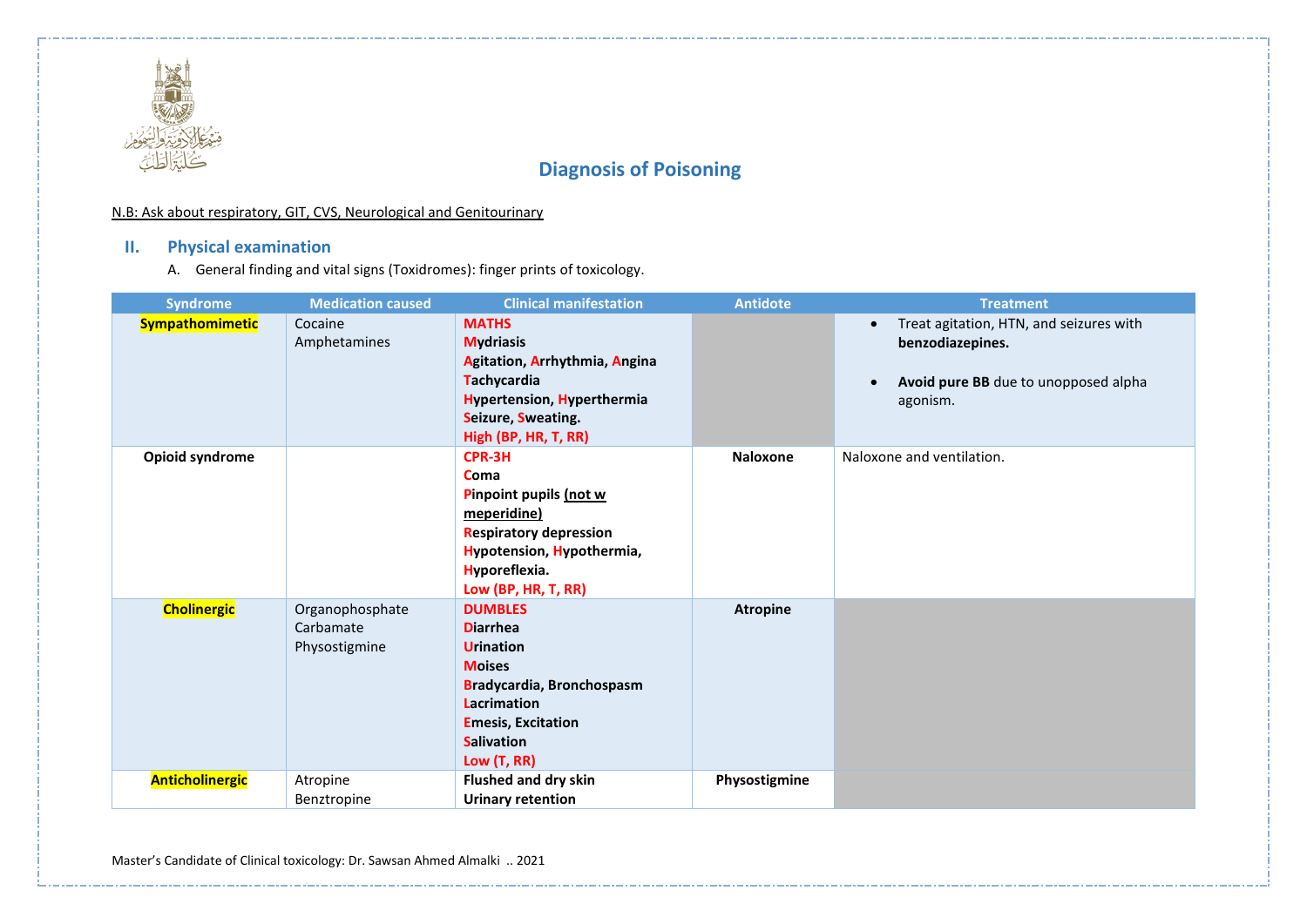

|                                                                                                                                                                                 | Antihistamine<br>Antidepressants                                                                                                                    | Constipation<br><b>Mydriasis</b><br>Tachycardia<br><b>Hallucination</b><br><b>Agitation</b><br>High (HR, T)                                                                                                   |                   |                                                                                                                                                                                                                                                                                  |
|---------------------------------------------------------------------------------------------------------------------------------------------------------------------------------|-----------------------------------------------------------------------------------------------------------------------------------------------------|---------------------------------------------------------------------------------------------------------------------------------------------------------------------------------------------------------------|-------------------|----------------------------------------------------------------------------------------------------------------------------------------------------------------------------------------------------------------------------------------------------------------------------------|
| <b>Serotonin</b>                                                                                                                                                                | Antidepressant<br><b>SSRIs</b><br><b>SNRIS</b><br><b>Bupropion</b><br><b>TCA</b><br>$\bullet$<br><b>MAOIs</b><br>Lithium<br>Cocaine<br>Amphetamines | Confusion, Agitation or<br>restlessness<br>Dilated pupils<br>Headache<br>Changes in BP and body<br>temperature<br>Nausea and Vomiting<br><b>Diarrhea</b><br><b>Tachycardia and Tremors</b>                    |                   | Skeletal muscle relaxants to control agitation,<br>$\bullet$<br>seizures and muscle stiffness.<br>Serotonin-production blocking agents for<br>$\bullet$<br>blocking serotonin production.<br>IV fluids and Oxygen<br>$\bullet$<br>Antihypertensives - Beta blockers<br>$\bullet$ |
| <b>Neuroleptic malignant</b>                                                                                                                                                    | Neuroleptic drugs<br>Antipsychotics                                                                                                                 | hyperthermia<br>Confusion and altered mental<br>status<br>Muscle rigidity<br>Autonomic dysfunction.                                                                                                           | <b>Dantrolene</b> | Using cooling blankets or ice packs for<br>$\bullet$<br>hyperthermia.<br>Supportive care.<br>$\bullet$<br>Dantrolene as muscle relaxant.<br>$\bullet$<br>Dopaminergic agents such as bromocriptine,<br>$\bullet$<br>apomorphine and amantadine may be used.                      |
| <b>Malignant</b><br>Inhaled general<br>hyperthermia<br>anaesthetics<br><b>Halothane</b><br><b>Desflurane</b><br>Enflurane, Isoflurane<br><b>Sevoflurane</b><br>Succinylcholine. |                                                                                                                                                     | Serious muscle spasms.<br>Muscle rigidity.<br>Rapid, shallow breathing and low<br>oxygen and high carbon dioxide.<br>Tachycardia<br>Dysrhythmia<br>Severely high body temperature.<br><b>Extreme sweating</b> | <b>Dantrolene</b> | Dantrolene a skeletal muscle relaxant<br>used to treat the reaction by blocking<br>the discharge of calcium ions into the<br>muscle.<br>correct the metabolic imbalance.<br>$\bullet$                                                                                            |
| Sedative hypnotic &<br>ethanol                                                                                                                                                  |                                                                                                                                                     | Low (BP, HR, RR)                                                                                                                                                                                              |                   |                                                                                                                                                                                                                                                                                  |

Master's Candidate of Clinical toxicology: Dr. Sawsan Ahmed Almalki .. 2021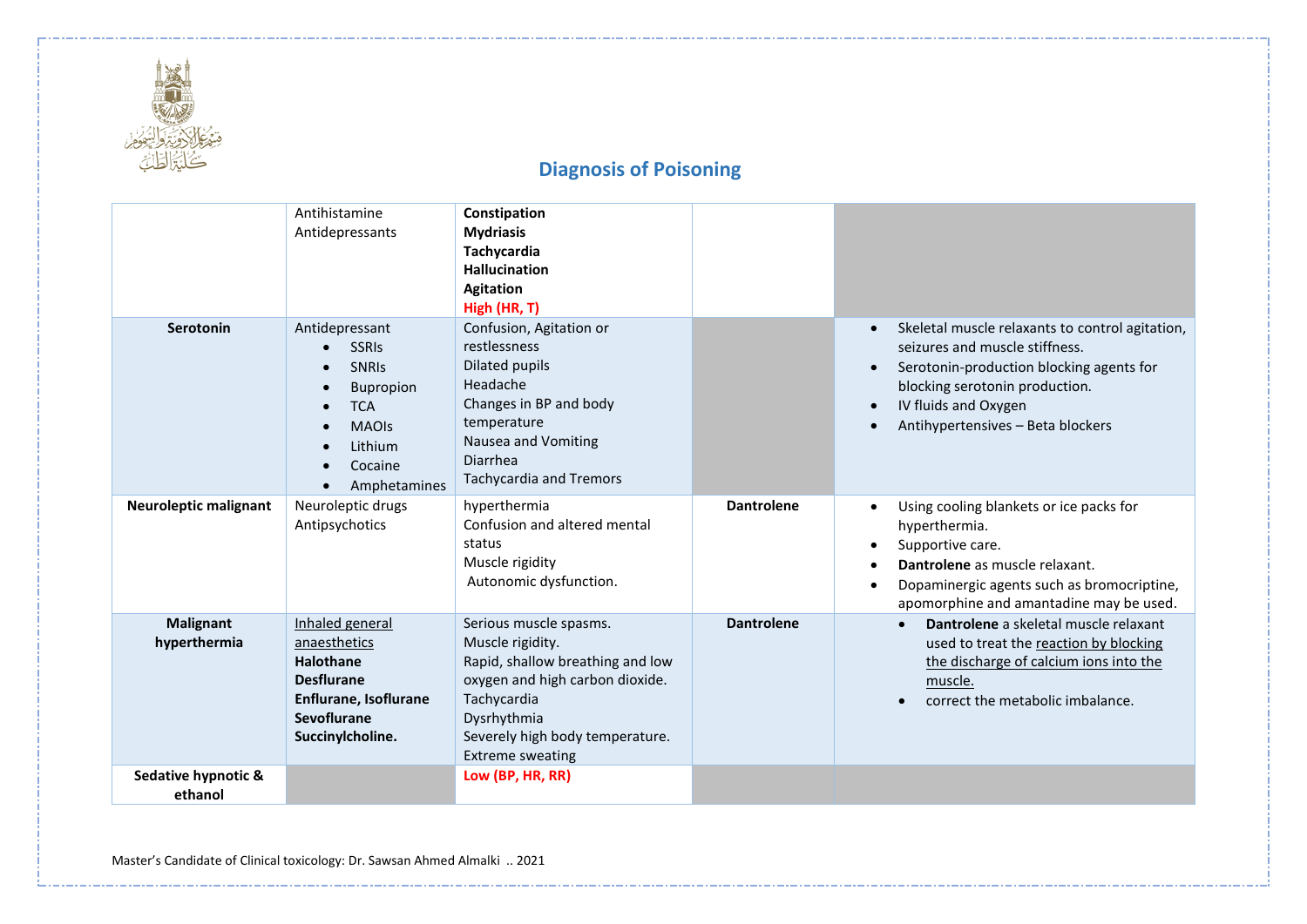

# **Vital signs**

|                         | <b>Effect</b>      | <b>Medication caused</b>                                                                                             |  |  |
|-------------------------|--------------------|----------------------------------------------------------------------------------------------------------------------|--|--|
| <b>Pulse</b>            | <b>Bradycardia</b> | BB, Anticholine esterase, Digoxin, Opiate, Barbiturate.                                                              |  |  |
|                         | <b>Tachycardia</b> | Anticholinergic (Atropine, Benztropine, Antihistamine, Antidepressants TCA), Sympathomimetic, theophylline, digoxin. |  |  |
|                         |                    | May be with metabolic disturbance, hypoxia and hypoglycemia.                                                         |  |  |
| <b>BP</b>               | Hypotension        | <b>BB, GIT fluid loss.</b>                                                                                           |  |  |
|                         | Hypertension       | Sympathomimetic, Anticholinergic, scorpion, phencyclidine.                                                           |  |  |
| <b>Body Temp.</b>       | Hypothermia        | COOES: Carbon monoxide, Opiates, Oral hypoglycemics/insulin, Ethanol, Sedatives.                                     |  |  |
|                         | Hyperthermia       | Sympathomimetic, Anticholinergic, Antidepressants due to muscle activity, impaired thermoregulation, hypermetabolic. |  |  |
| <b>Respiratory Rate</b> | <b>Bradypnea</b>   | CNS depressants (opiate, ethanol, sedative)                                                                          |  |  |
|                         |                    | Paralytic agents (NM blocker, paralytic plant toxin, botulism)                                                       |  |  |
|                         | Tachypnea          | Toxic hypoxia (CO, Cyanide, H2S), Metabolic acidosis (methanol, salicylate), aspiration pneumonia in irritant        |  |  |
|                         |                    | gas inhalation.                                                                                                      |  |  |

### B. Consciousness and mental status **(Coma)**

| <b>Causes</b>                                                                                                                                                                              |                                                                                                                                       |                                                                                                                                                         |               | <b>Diagnosis</b>                                                                          | <b>Treatment</b>                                                                                                                                                                                            |  |
|--------------------------------------------------------------------------------------------------------------------------------------------------------------------------------------------|---------------------------------------------------------------------------------------------------------------------------------------|---------------------------------------------------------------------------------------------------------------------------------------------------------|---------------|-------------------------------------------------------------------------------------------|-------------------------------------------------------------------------------------------------------------------------------------------------------------------------------------------------------------|--|
| <b>Toxicological</b>                                                                                                                                                                       |                                                                                                                                       | Pathological                                                                                                                                            | Traumatic     | Rapid evaluation of the level of                                                          | Coma cocktail:                                                                                                                                                                                              |  |
| <b>CNS</b> depressants<br>• Anticholinergics<br>· Antihistamines<br>• Barbiturates<br>• Phenothiazines<br>• Benzodiazepines<br>• Carbamazepine<br>· Alcohols<br>$\bullet$ TCA<br>• Opiates | Cellular hypoxia<br>$\bullet$ CO<br>• Cyanide<br>• Hydrogen sulfide<br>• MetHb-emia<br>Others:<br>• Hypoglycemic agents<br>Salicylate | Renal failure<br>• Liver cell failure<br>· Metabolic<br>(hypoglycemia)<br>Hypertensive<br>encephalopathy<br>Infections<br>(encephalitis,<br>meningitis) | • Head injury | consciousness by AVPU system.<br><b>Glasgow com scale to measure the</b><br>depth of coma | <b>Dextrose</b><br>For hypoglycemia<br><b>Thiamine</b><br><b>Prevent Wernickes syndrome</b><br><b>Naloxone</b><br>For respiratory depression<br><b>Flumazenil if benzodiazepine is the cause</b><br>of coma |  |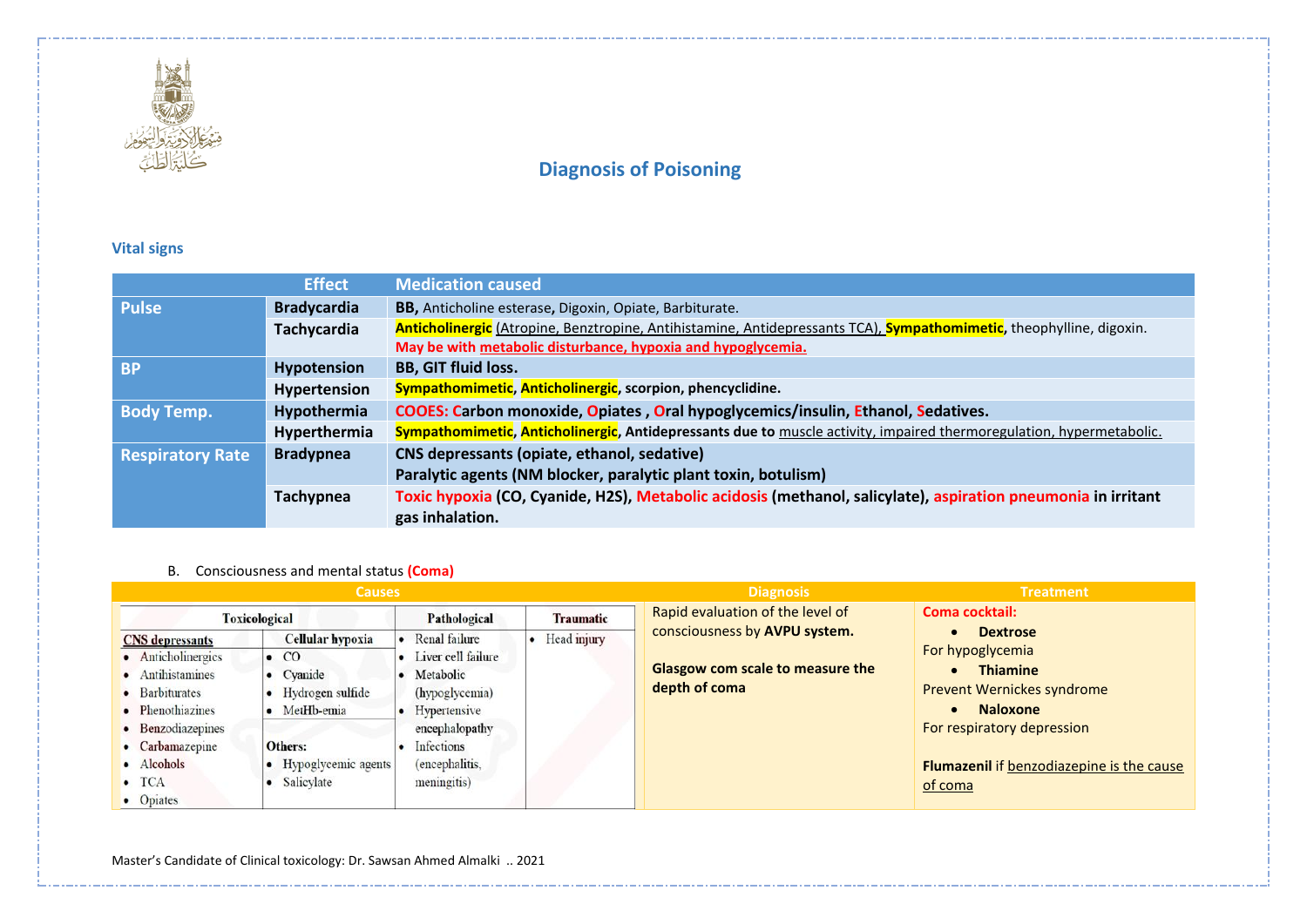

### C. Eye findings

| <b>Miosis</b>                        | <b>Mydriasis</b>                                      |
|--------------------------------------|-------------------------------------------------------|
| <b>Sympatholytic agent</b>           | <b>SHAW</b>                                           |
| (Clonidine, opiates, phenothiazines) | <b>Sympathomimetic</b>                                |
|                                      | <b>Hallucinogens</b>                                  |
| <b>Cholinergic agents</b>            | <b>Anticholinergics, Atropine, Antidepressant TCA</b> |
| (Organophosphates, carbamate)        | Withdrawal of opioids, sedative, ethanol              |
|                                      |                                                       |
| <b>Pontine Hemorrhage</b>            |                                                       |
| (Not response to naloxone)           |                                                       |

- D. Abdominal findings (perforation, obstruction, vomiting)
- E. Skin findings
- F. Odours

| Odor                        | <b>Drug or Toxin</b>                          |
|-----------------------------|-----------------------------------------------|
| $\sqrt{\text{Acetone}}$     | Acetone, isopropyl alcohol                    |
| $\checkmark$ Bitter almonds | Cyanide                                       |
| $\checkmark$ Garlic         | Arsenic, organophosphates, selenium, thallium |
| $\checkmark$ Mothballs      | Naphthalene,                                  |
| $\checkmark$ Rotten eggs    | Hydrogen sulfide                              |
| √ Wintergreen               | Methyl salicylate                             |

Master's Candidate of Clinical toxicology: Dr. Sawsan Ahmed Almalki .. 2021